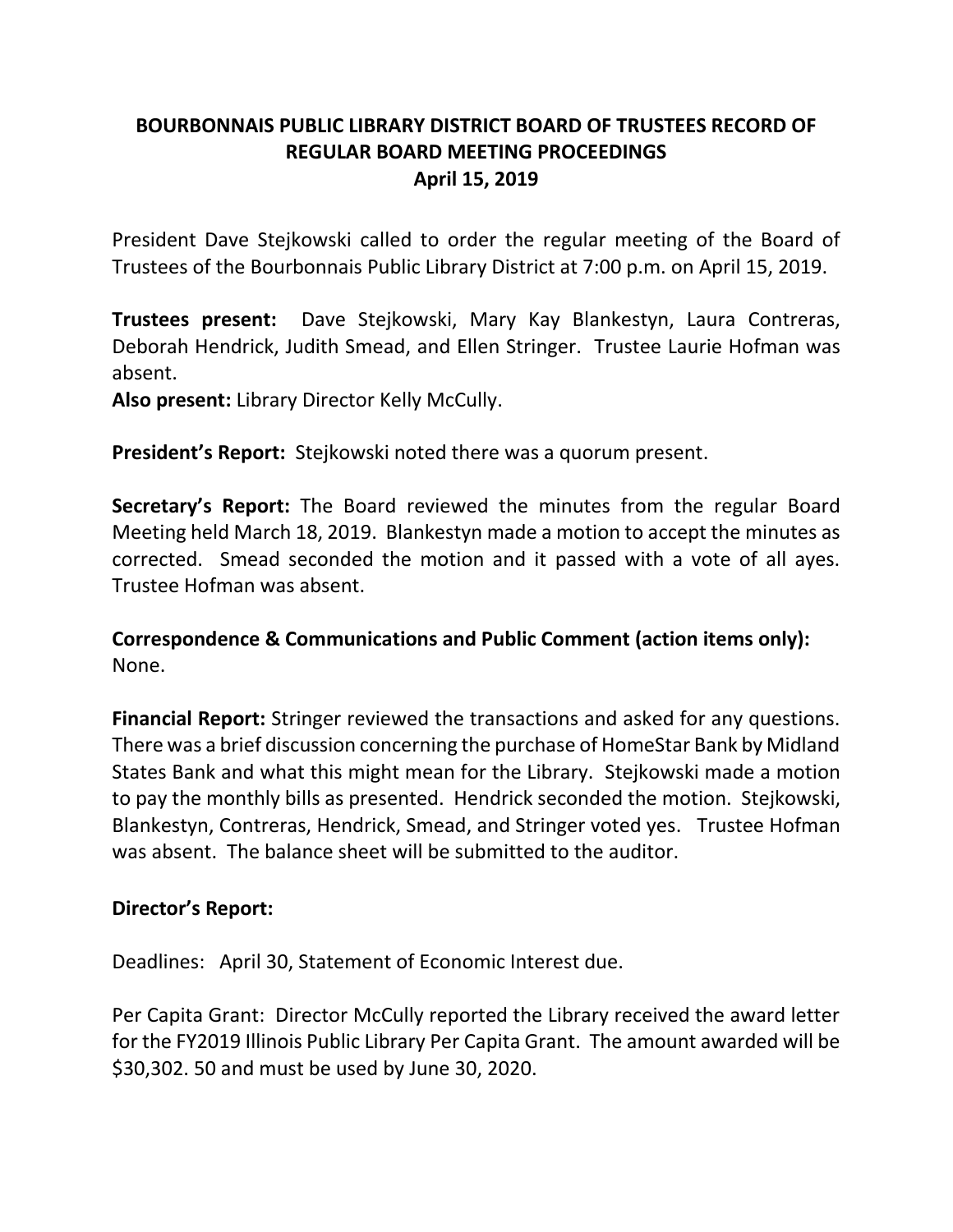Marketing: There are currently 938 people on the library email list. The Library has 1,452 likes on Facebook, and 332 followers on Instagram.

Summer Reading Adventure: The Summer Reading Adventure will run from June 1 through July 31 and is a collaboration between the Adult, Teen, and Youth Services' Departments. The theme this year is *A Universe of Stories.* Library personnel will once again be visiting area elementary schools to promote this program.

Community Garden: Planting day will be on Saturday, May 18, from 9 a.m. – 12 p.m. Volunteers will receive breakfast, lunch, and a t-shirt. Anyone interested in volunteering can contact McCully.

Technology: Two new HP copiers were delivered from Staples Technology and installed this week. McCully stated that library personnel are very pleased with the printing quality and intuitive control panels on both machines.

Library Policies: Library policies are now available to view on the BPL website. Links to the three policy sections are located on the Library Board webpage under the District Bylaws and Policies heading. McCully included a link to access the digital copy.

## **Committee Reports:**

**Personnel:** Set date for Director's annual evaluation. The Committee will meet Thursday, April 25, at 1:00 p.m. **Finance:** None **Policy Committee:** None. **Building and Grounds:** None. **Long Range Planning:** None.

**Unfinished Business:** None

## **New Business:**

Discuss and Approve Serving Our Public Form SP7 *eReader Patron Agreement Form*: The Library has purchased eight eReaders. These devices are available to patrons